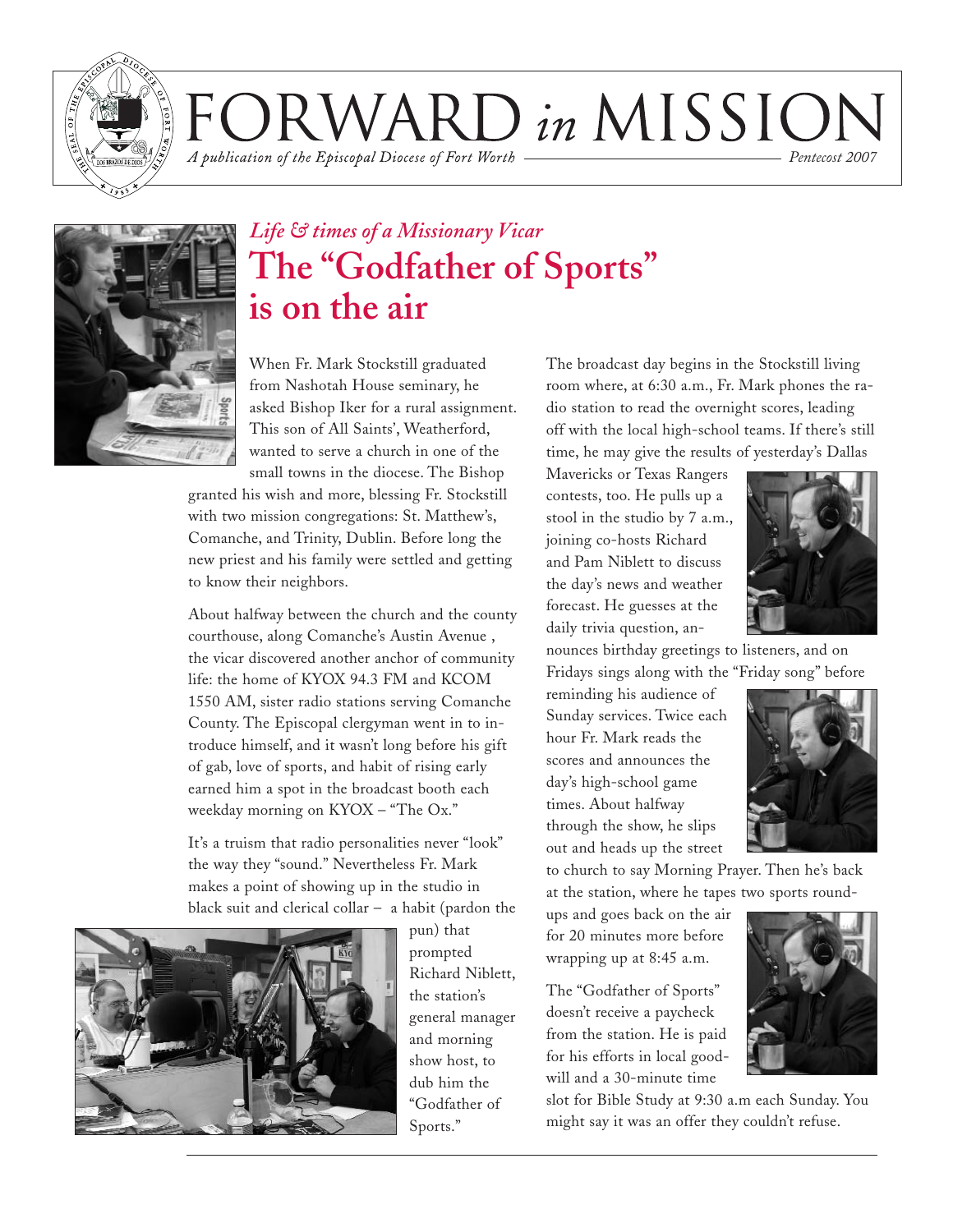### *"Dallas Plan" amended by bishops* **St. Francis, Dallas, joins diocese through "Dallas-Fort Worth Plan"**

Since 1996 the "Dallas Plan" has provided for women in the Diocese of Fort Worth who seek ordination to the priesthood to be referred to the Bishop of Dallas, the Rt. Rev. James M. Stanton, for vocational discernment. Currently at least two women who participated in the Plan are rectors of parishes in the Diocese of Dallas. (Provision is made, too, for a woman priest who might be called to serve in a parish here to be under the authority of Bishop Stanton; to date, none have been called.) At the beginning of this year, the Archbishop of Canterbury's Panel of Reference gave the Plan its unanimous endorsement.

In March Bishop Iker and Bishop Stanton made the arrangement reciprocal: The amended "Dallas-Fort Worth Plan" now makes pastoral provision for those in our neighboring diocese who do not approve of the ordination of women to the priesthood. The first parish to come under Bishop Iker's episcopal care is St. Francis, Dallas. (The arrangement could also apply to any Dallas-based candidate for the priesthood who struggles with the question of women's ordination.)

St. Francis is a Forward in Faith parish of 200 members, located at 3838 Walnut Hill Lane. Fr. David Allen has been rector there since 1993. The parish is the home of the School of Spirituality, a 10-month program open to lay people in both dioceses through the Episcopal Renewal Center.

"We have great respect for Bishop Stanton," Fr. Allen says. "It takes a lot of courage not to take [a thing like this] personally.

"We don't feel bitterness, but a block in our relationship. We can't fully receive all of Bishop Stanton's ministry as a ministry we can approve of. The involvement of our young people in diocesan events [has been limited by this]. And I've felt in good conscience I could not attend the Chrism Mass. I have difficulty renewing ordination vows with people I don't view as priests."

In a March 26 announcement to the clergy, Bishop Iker said, "Bishop Stanton and I believe this is a very important step forward, and it provides a model for other parts of the church that remain divided on this issue."



*On Tuesday in Holy Week Bishop Iker and the clergy of the diocese gathered at St. Vincent's Cathedral for the annual Mass of Collegiality, or Chrism Mass. All the clergy renewed their ordination vows and gathered at the altar for a concelebration of Holy Eucharist. Later, Bishop Iker blessed holy oils for the priests' use in the year ahead.*

# T**he** M**ass of** C**ollegiality**

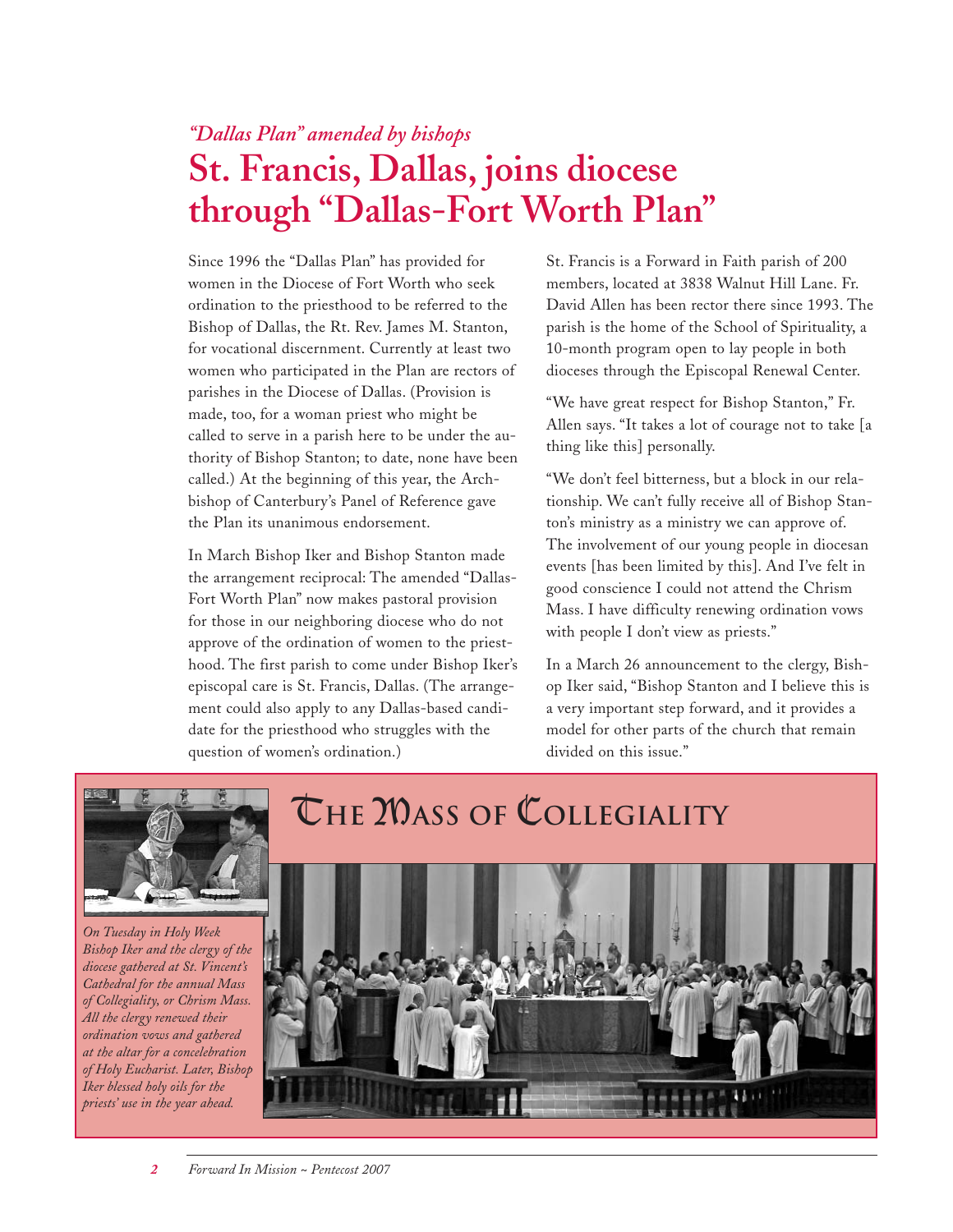## *Getting involved in our diocese* **I say there, old chap – what is a deanery?**

*by Fr. Bill Taylor*

I realize the term "deanery" is quite familiar to some of you and a complete mystery to others. In any event, my reason for writing about this unit of our diocesan structure will become clear as we proceed.

Different dioceses have different names for geographic clusters of parishes and missions, which are, in effect, subdivisions of the diocese – like counties within a state. In the Diocese of Fort Worth, these clusters are called "deaneries," while in the Diocese of Dallas they are called "convocations." Convocations of the Diocese of Dallas are led by "Convocation Chairpersons," some of whom are clergy and others lay, and by "Convocational Clericus Convenors," all of whom are clergy. In the Diocese of Fort Worth, "Deans," all of whom are priests, fill both of the above roles, and they are appointed by the Bishop. Lay "Sub-Deans" are elected at Deanery Council meetings to assist them. In addition, in the Diocese of Fort Worth the deans receive the title "Very Reverend" like other deans, i.e., deans of cathedrals and seminaries. It is also customary for deans in our diocese to wear red piping on their cassocks and beanies. One thing all these positions have in common is that they carry no additional financial compensation.

As required by diocesan Canon 35, each Deanery Council consists of all members of the clergy residing in the deanery who are entitled to vote in diocesan Convention, all the elected Convention delegates of the churches of the deanery, and the Lay Deanery Representative to the Executive Council of the Diocese.

Early in his episcopacy, Bishop Iker initiated measures to revitalize the deaneries in order to enhance the flow of information, ideas, and policy throughout the diocese, and encourage some diffusion of leadership and participation in diocesan decision-making. The council of each deanery is to meet annually prior to Convention to elect Clergy and Lay Representatives to Executive Council. The Deanery Councils also meet in February, April, August, and December. Prior to Bishop Iker's initiatives, the members of Executive Council were all elected at-large at Convention. The purposes of the changes are easy to discern. The Deanery meetings are scheduled to alternate with Executive Council

meetings. This should make it possible for Executive Council representatives to keep the Deanery Council informed of matters being considered and decided in Executive Council, while also taking ideas and proposals offered at the Deanery level to Executive Council for consideration. The Pre-Convention Deanery meetings are occasions where clergy and other delegates are informed of matters to be considered at Convention. Feedback on such matters is noted, so Delegates arrive at Convention well-informed and feedback is accounted for in proposals actually made to Convention.

From my perspective, what has worked best among these changes is the Pre-Convention Deanery Meetings. The quality of conversation and debate at Convention has improved noticeably, and the feedback has led at times to appropriate and constructive changes in resolutions and other matters presented at Convention. What has not worked as well, at least on any consistent basis, is the flow of information and ideas from the grass roots level up through the Deanery to the Executive Council and diocesan leadership. Thus, I was quite encouraged at the February meeting of the Fort Worth West Deanery Council when Dean Christopher Cantrell indicated that this problem has been recognized by the Executive Council and diocesan leadership, and that Executive Council wants and expects to hear proposals and other ideas which have been raised at the Deanery Council level. For such a process to be effective, the Deanery Council meetings need to be genuinely open forums for the presentation and discussion of ideas and proposals regarding significant diocesan matters, such as the budget. The February meeting of the Fort Worth West Deanery Council became just such a meeting.

I hope that this practice continues as it would put into practice the whole purpose of Bishop Iker's initiatives of the mid-1990's to have a more open exchange of ideas and broader participation in the decision-making process across the diocese. You can do your part by communicating your questions, concerns and thoughts about diocesan matters to your Convention delegates. Also, please pray for all those who serve in our diocese at every level.

*Fr. Bill Taylor is the assistant priest at Trinity, Fort Worth.*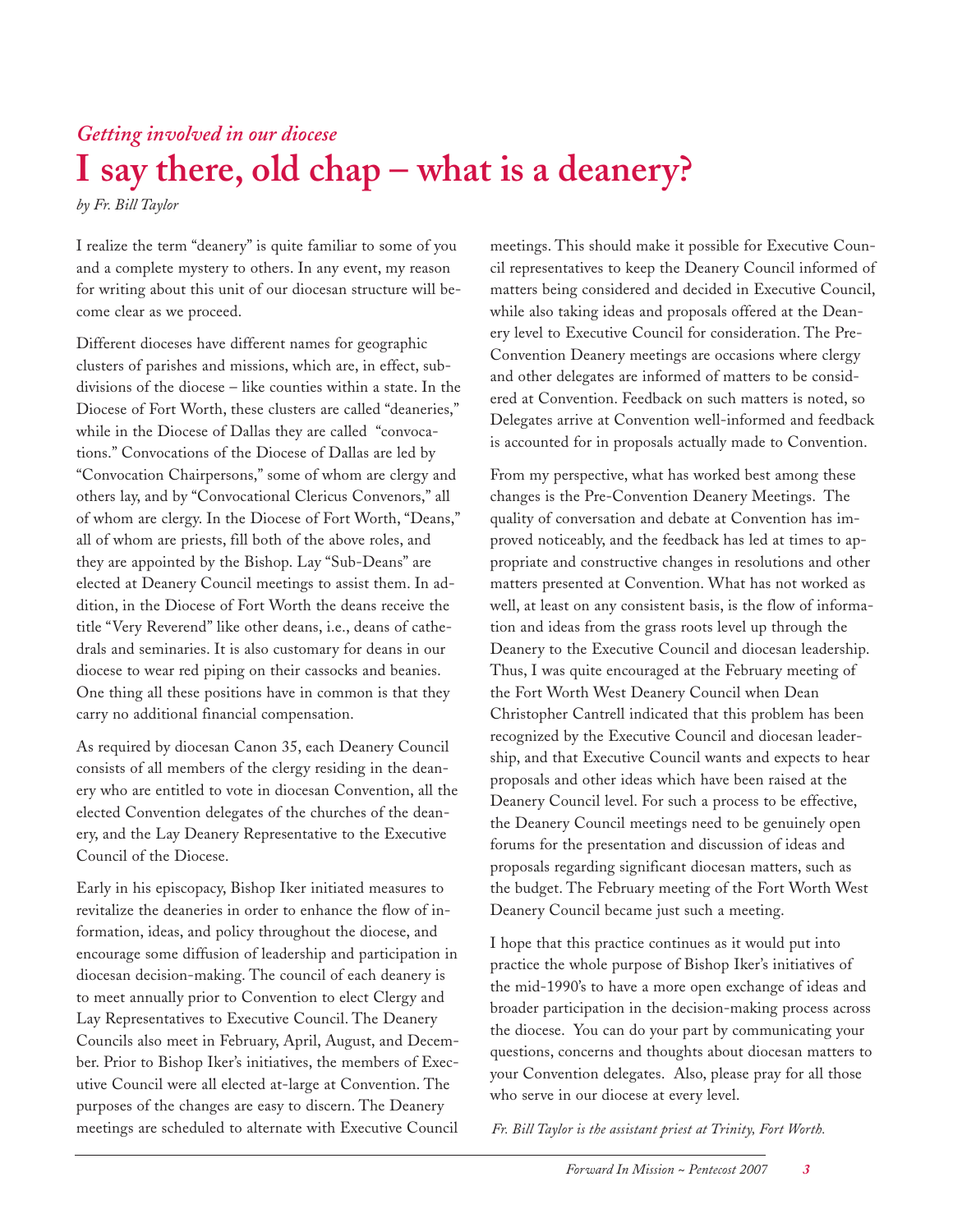# **Around the Diocese**

#### *Ecumenical Benedictine Retreat*

The 10th annual Dallas Benedictine Experience Retreat is a chance to get away from it all



*The retreat chapel*

and spend time with God, or even explore a vocation to life in a religious community. This silent retreat takes place Wednesday through Sunday, June  $13 - 17$ , at the Catholic Conference Center in the Oak Cliff section of Dallas. The retreat is presented by The Friends of St. Benedict, an international organization, and endorsed by The Benedictine Community of the Holy Savior, which meets at Dallas' St. Matthew's Episcopal Cathedral.

Participants live at the conference center, forming a temporary monastic community to experience the balanced way of life of the Rule of St. Benedict, which divides each day into private and group prayer, study, work, and leisure. Four daily offices (lauds, sext, vespers, and compline) will be sung each day in Gregorian chant. There will also be two presentations each day on Benedictine spirituality.

Leading the retreat are two nationally-known religious figures. Sister Mary Donald Corcoran, O.S.B.Cam., is the Prioress of Transfiguration

June 1 & 2 COLLOGUIUM ST. VINCENT'S CATHEDRAL and Jubilee Mass Bedford, Texas

Friday Evensong and Benediction THE RT. REV. LINDSAY URWIN, *Preaching*

Saturday Keynote Speaker:

DR. PETER KREEFT *on "The Tyranny of Relativism"*

Jubilee Mass *with the music of Mozart, Parry, and Vaughn Williams*

#### Afternoon COLLO*Q*UIUM

Panelists include THE RT. REV. KEITH ACKERMAN THE REV. RICHARD CORNISH MARTIN THE RT. REV. DONALD J. PARSONS

 $\mathscr{B}$ egistration  $\mathscr{S}5O$  Details at jubilee. fwepiscopal.org

Monastery (Roman Catholic) in Windsor, N.Y. Sister Mary Donald is making her fourth visit as a leader of this retreat program. She holds a Ph.D. in Theology from Fordham University, and she has directed the M.A. program in spirituality at St. Louis University. Brother Abraham Newsom, a Texas native, is a monk at St. Gregory's Abbey (Episcopal) in Three Rivers, Mich. He was a leader of the retreat in both 2002 and 2003 and has led other quiet days and classes in the Midwest and New England. He is the co-editor of *Singing God's Praises: The First Sixty Years, a History of St. Gregory's Abbey*.

During classroom time, Sr. Mary Donald and Br. Abraham will give presentations on Benedictine values and their applications to life today. They will offer spiritual direction for those who wish it. The cost of the retreat is about \$300 per person, including meals and lodging. For more information, write to dallasbenedictine@yahoo.com or call 214-339-8483.

#### *Camp Crucis to celebrate 60th anniversary*

Mark your calendars for Saturday, Sept. 15,

when Camp Crucis will celebrate its 60th anniversary with a Eucharist and picnic. Banners representing each congregation in the diocese will be part of the 10 a.m.



procession to the outdoor Chapel of the Transfiguration, where Bishop Iker will preside at a joyous service of Holy Eucharist. Then stay for a picnic lunch and other fun at our diocesan camp and conference center.

#### *ECW Ingathering adds ARDF option*

The annual ECW ingathering will include two outreach funds beginning this year. As an alternative to the United Thank Offering (UTO), each congregation now has the option of taking up an offering for the Anglican Relief and Development Fund (ARDF). Coin boxes are available for both funds; contact your ECW representative. Donations will be collected for presentation at the diocesan Women's Congress on Saturday, Oct. 13.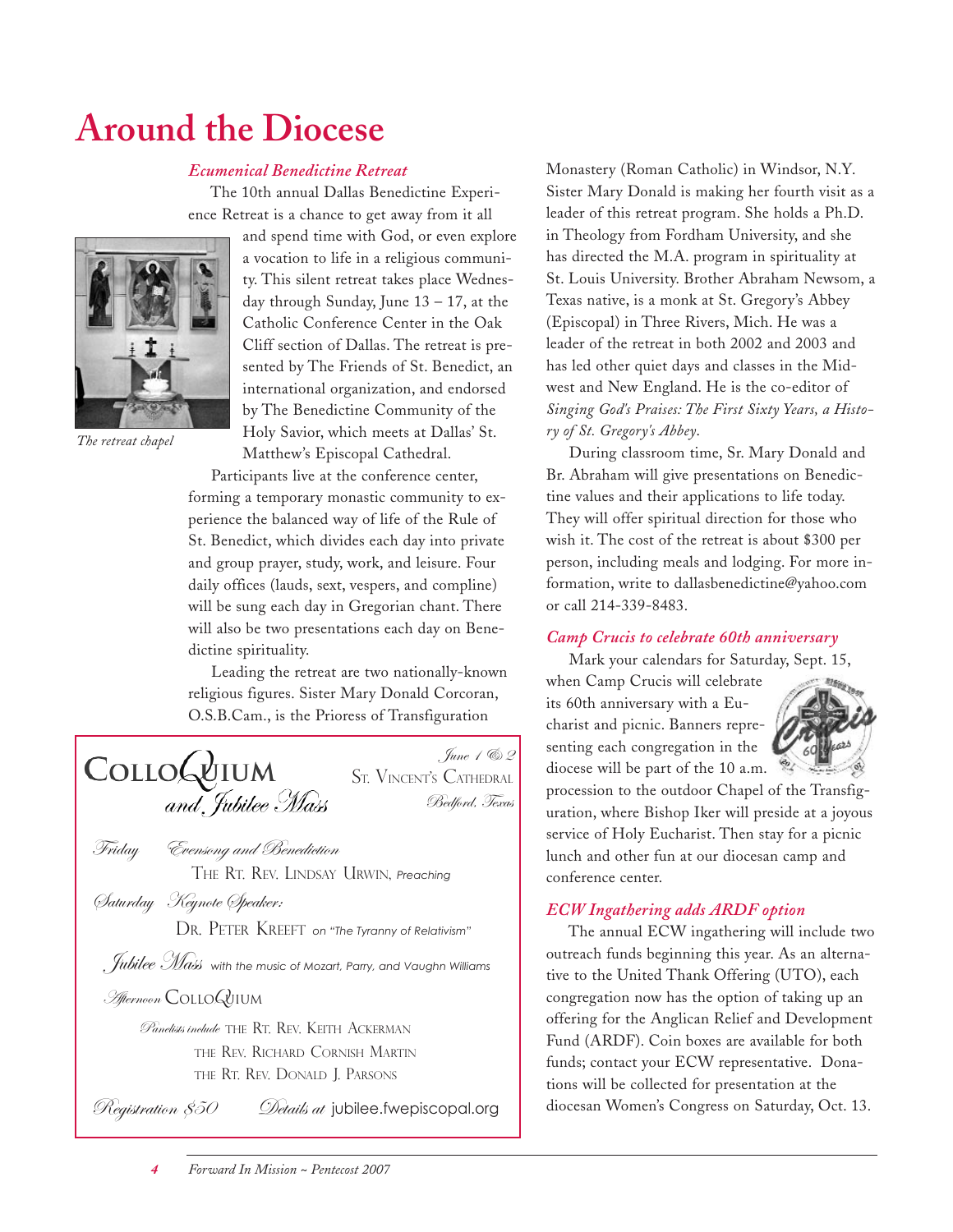



#### *Strengthening Centurion connections*

Fr. Johnson Shannon, vicar of Our Lady, Laguna Park, and St. Mary's, Hillsboro, recently sent a disposable camera to his Centurion partner in the Dicoese of Northern Malawi. A few weeks later Fr. Chilongozi (pictured above) of St. Jacob's, Usisya, returned the camera with a short list of the subjects he had photographed. One trip to Wal-Mart later, Fr. Shannon's flock was feasting its eyes on the smiling faces, stunning vistas, and daily pursuits of their Malawian brothers and sisters in Christ.

#### *Silent retreat offered in September*

A traditional silent retreat for women and men will be held over the weekend of Sept.  $21 - 23$  at Camp Crucis. The retreat will be led by Mother Miriam, the superior of the Eastern Province of

> the Community of St. Mary, a religious order for women in the Episcopal Church.

> Such a retreat can be an important part of moving ahead in one's life of spirituality and mission in the name of Jesus. By keeping silence,



*Mother Miriam*

the participants will be freed from the distraction of conversation and enabled to focus more deeply on the themes of the meditations and worship.

Mother's meditations will draw on several of the mysteries of Christ's life and the psalms that traditionally have been seen as prophetic of these mysteries, weaving in the theme of our response through our baptismal vows.

### *ACCEPT THE BISHOP IKER GOLF CHALLENGE!*

The 7th Annual Bishop Iker Challenge golf tournament, benefiting Camp Crucis, will be held Friday, June 1, and needs your participation.

#### *WHY PARTICIPATE?*

To provide 40 scholarships for those needing financial aid, enhancement to the swimming pool, and new activities at the camp.

#### *HOW CAN YOU PARTICIPATE?*

- Play a Round for the Kids: Adult golfers-\$100, Juniors-\$50
- Sponsor a Hole for as little as \$250
- Sponsor a Junior Golfer: Only \$50
- Sponsor a Child at Summer Camp: \$0 a Day, \$360 a Week
- Financial Donation: You may make a financial donation to help underwrite expenses incurred in hosting this major annual event benefiting our kids.

MAKE A POINT of being a part of this day of purpose, golf, and fellowship. Contact your Parish Coordinator for additional information and to sign up. Come join the fun!

Mark your calendars now for this opportunity. Reservation forms will be available very soon.

#### *Pentecost Fund supports the Bishop's expenses*

Offering envelopes will be available in churches on Sunday, May 27, the Day of Pentecost, for anyone wishing to contribute to the Fund for the Episcopate. This is an endowed fund established

in the 1880s which forms the cornerstone of diocesan support and self-sufficiency. Interest from the fund is used each year for a portion of the expenses of the Bishop's office, helping to defray the



amount needed in annual diocesan assessments from each congregation. Your gift becomes part of the corpus of the fund; it is never spent, but continues to generate interest to support Christ's Church in perpetuity. "Where the Bishop is," said St. Ignatius, "there is the Church."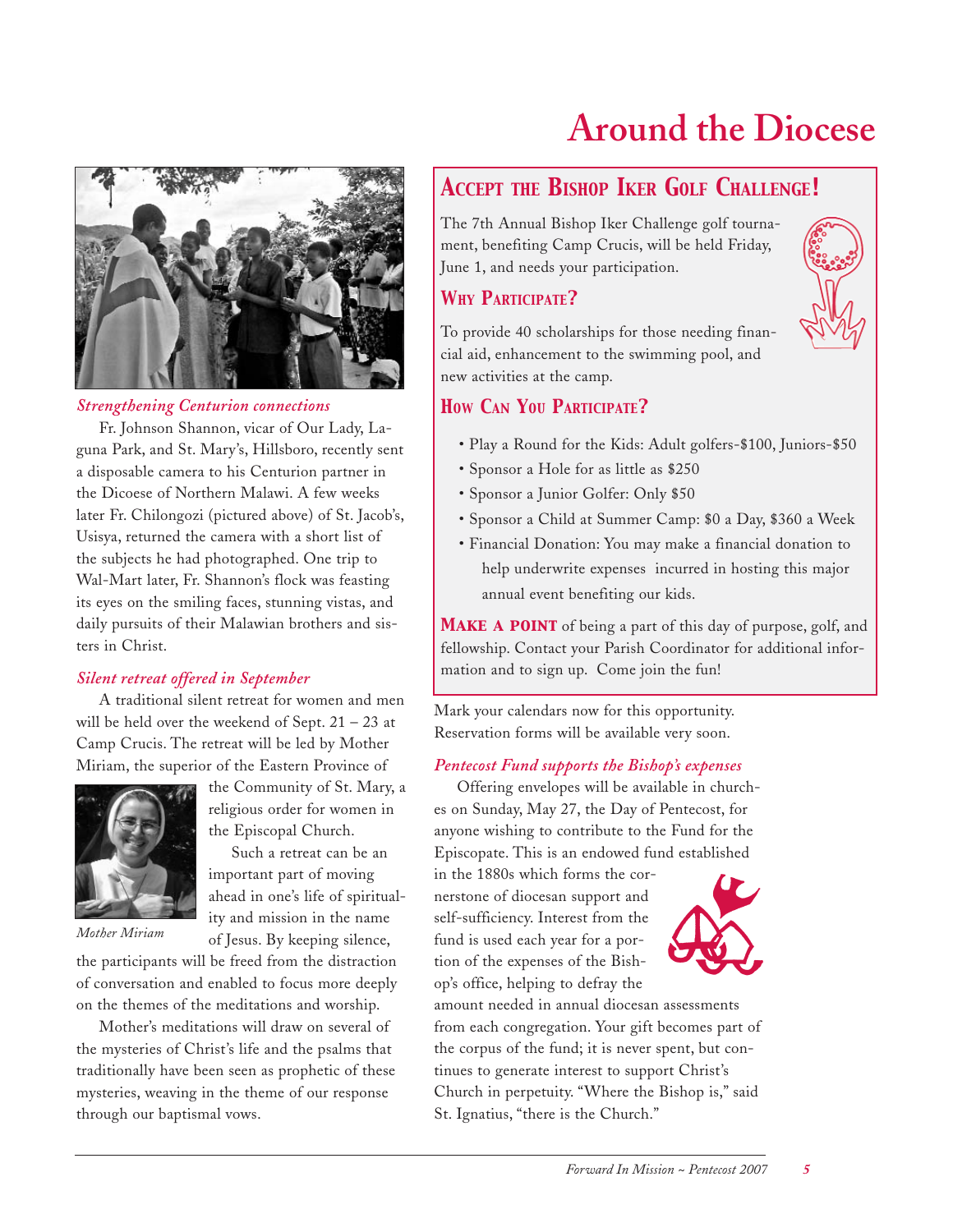## *Equipping the Saints* **New Wineskins conference offers encouragement, challenges to the Church**

During Easter week, over a dozen clergy and lay people from the diocese attended the triennial New Wineskins for Global Mission conference in North Carolina. The conference draws together Anglicans from North, Central, and South America, as well as Europe, Africa, and Asia, to encourage and equip individuals to fulfill Christ's Great Commission to "make disciples of all nations."

Those in attendance included clergy and lay people

#### *Save the dates:*

**Regional Mission Conference at the University of Dallas Saturday, Oct. 27, 2007**

**New Wineskins in Ridgecrest, NC April 11-15, 2010** representing the congregations of Good Shepherd, Granbury; Our Lady of the Lake, Laguna Park; St. Mary's, Hillsboro; and St. Andrew's and All Saints', Fort Worth. Also representing the diocese were Canon Charles and Marilyn Hough and Lollie Twyman, the head of our World

Mission Committee. The team carried with it 1,000 copies of the new Prayers of the People and Litany for Mission, developed here in 2006 to celebrate our companion diocese relationships. The booklets were used in worship by the entire New Wineskins conference.

"New Wineskins," Lollie Twyman reports, "was a celebration of Anglicans from across the globe – people from at least 30 states in the U.S. and nine countries,

After this I looked, and there was a great multitude that no one could count, from every nation, from all tribes and peoples and languages, standing before the throne and before the Lamb, robed in white, with palm branches in their hands. Rev. 7:9

with one focus: to join together in response to the Great Commission. It was an exhilarating opportunity to see the Church in the power of the Spirit. We had a time of joy, praise, empowerment, and learning – a foretaste of the time promised in Rev. 7:9."

The conference envisioned mission initiatives in urban settings, refugee

camps, Muslim cultures, Africa, Asia, and even Western Europe. Participants enjoyed inspiring plenary sessions, corporate worship, and a choice of dozens of workshops on topics from physical healing to political reconciliation, mission fund-raising to micro-enter-

prise, parish-level vision to church planting and leadership development.

"I would say that this conference has set me on fire for mission,"



*New Wineskins participants*

says Jason Bontke, the Director of Camp Crucis. "I was already mission-minded, but it has given me a new sense of urgency for the youth of the diocese. It was amazing to see what the Holy Spirit is doing on a global scale."

Fr. Chris Culpepper, of All Saints', Fort Worth, wants to issue a challenge to each individual Christian in the diocese, to recognize the global need for mission and ministry, to embrace the call of Scripture, and to seek new ways to respond.

"In response to my now third trip to New Wineskins (1996, 2004, 2007)," Fr. Culpepper writes, "I have been pondering the thought that the Diocese of Fort Worth has something to offer the world in the way of 'Evangelical Catholic' Christianity, and we need to get about the business of offering it on a much larger scale than we presently are.

"In the world today, over 1,700 people groups have no church to invite them to the Lord's table. Included in that number are 600 million Muslims and 400 million Chinese. As the Rt. Rev. Ben Kwashi, Bishop of Jos, Nigeria, said in his compelling plenary address, 'I know that I am going to die one day. That issue is settled. The question is, 'How will I live?'

"Who will share the Good News," Fr. Culpepper asks, "that the Banquet is prepared for everyone?"

Jesus calls us.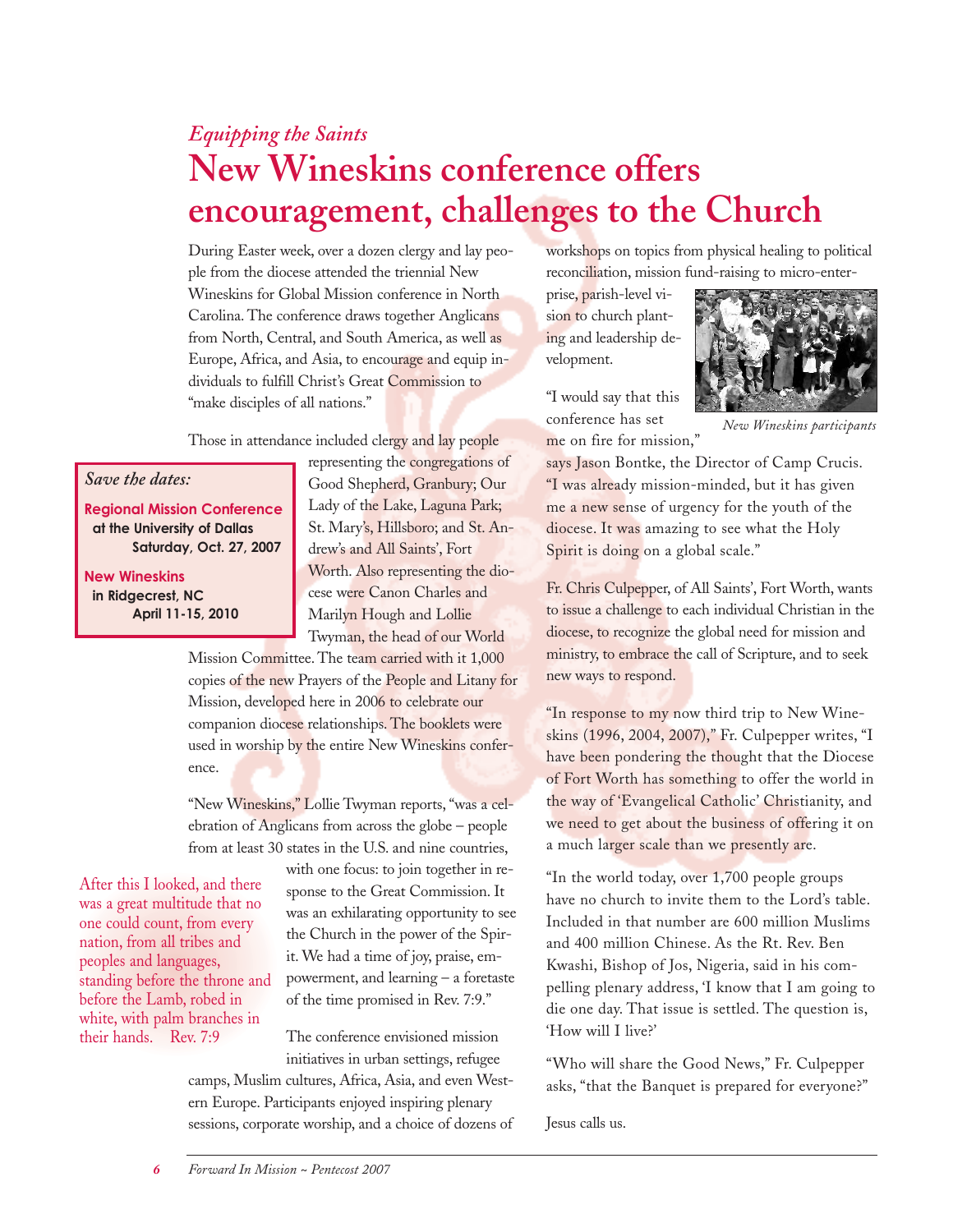## **The Bishop Davies Book of Remembrance**

### **OCTOBER 8, 2005 THROUGH OCTOBER 14, 2006**

#### **St. Alban's, Arlington**

**St. Christopher's, Fort Worth**

*Hilda Clara "Terry" Davis*

*John Granville Woolley II*

*Vanda Lee Guardalabene*

*Virginia Dickerson Hunicutt*

*Madeline M. Brown Woolley*

*Vera Ruth Lee*

*Jim Darby Kunke*

*Marylucile Rogers*

*Charles B. Fyock*

*John P. McCallister*

*Fara Ruth Dutton*

**Church of the Good Shepherd, Wichita Falls**

*Frank Morris Matthews*

#### **St. Peter & St. Paul, Arlington**

*Joy Marie Gully*

#### **St. Andrew's, Breckenridge**

*Floyd James Bullock*

*Alice Taylor Stoker*

#### **St. John's, Brownwood**

*Jean Lowe Hicks*

#### **Church of the Holy Apostles, Fort Worth**

*The Rev. Walter Beste*

*Dick Johns*

*Evita Roessler*

*Bill V. Frey*

*Jo Ellen Haywood Smith*

### *Paul Grady* **Friend in Christ**

*Jack R. Eason*

*Leila Lewis*

**Editor's note**: Any church or individual may have the name of a deceased loved one inscribed in *The Bishop Davies Book of Remembrance*. This leather-bound volume is maintained at the Diocesan Center for Ministry, and names are added either according to the congregation to which the individual belonged or in a special section for Christians from outside the diocese (whether they lived out of town or belonged to another denomination). Each congregation is represented by a hand-painted shield, and names are inscribed by a professional calligrapher. Preferably, names are added soon after death, but there is no time limit. For each name added, a contribution of at least \$15 is asked; the accumulated funds are used for the education of our seminarians. To have a name added to the *Book of Remembrance*, call the diocesan office at 817-244-2885. Additions are published annually in the *Forward*.